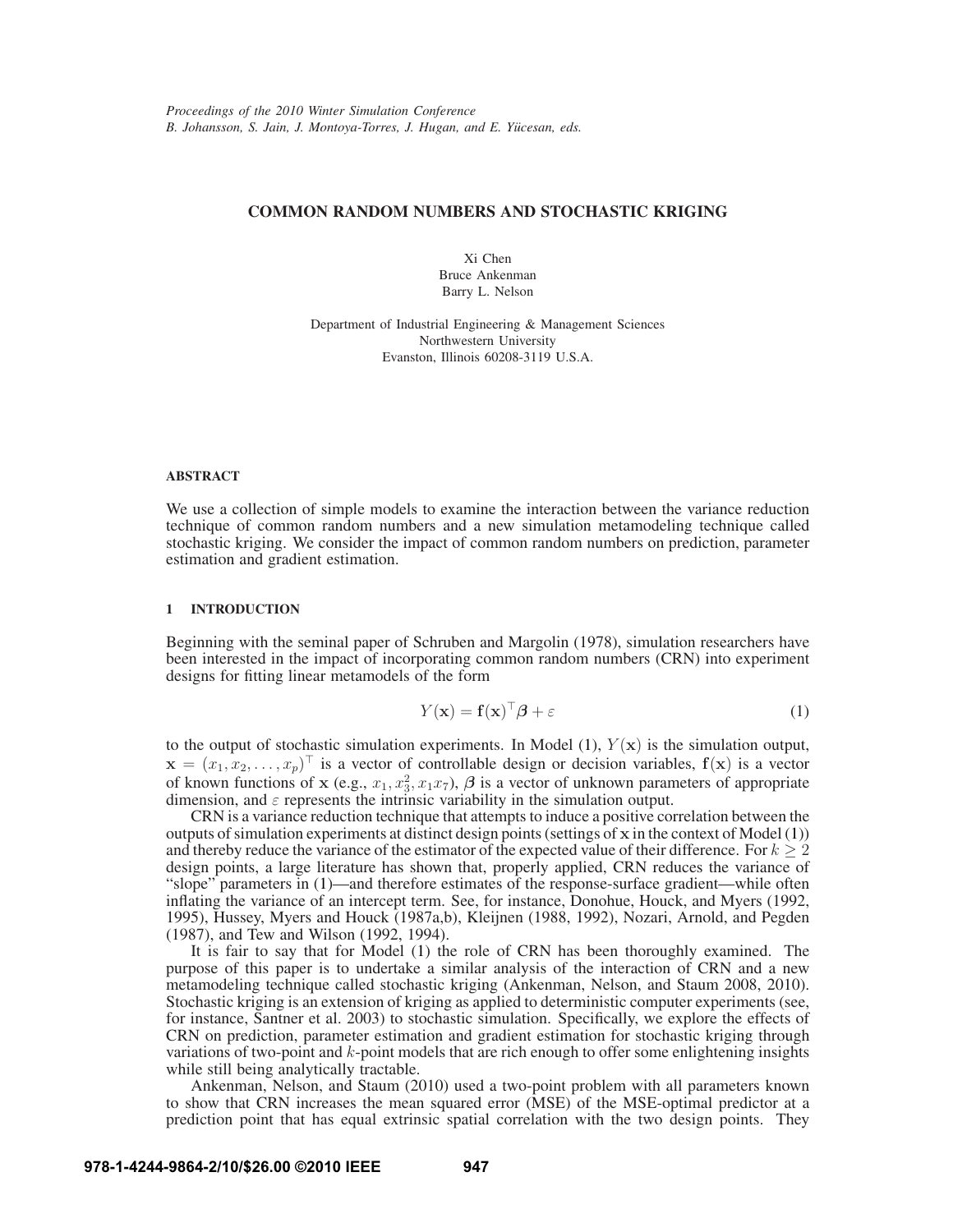speculated that CRN will not be helpful for prediction in general. In this paper we generalize their two-point problem to allow unequal spatial correlations between the design points and the prediction point, and drop the assumption that the trend-model parameters are known. Even with these generalizations we are still able to show that CRN is detrimental to prediction with respect to MSE. We then extend the result given in Appendix A.2 in Ankenman, Nelson, and Staum (2010) for  $k \geq 2$  spatially uncorrelated design points and show that CRN inflates the MSE of prediction. We assume that the trend parameters are unknown whereas Ankenman, Nelson, and Staum (2010) assumed that all parameters are known. In contrast to prediction, we show that CRN typically improves the estimation of trend-model parameters by reducing the variances of the slope parameters. Finally, we show that CRN improves gradient estimation in the sense that the gradient estimators from stochastic kriging are less affected by intrinsic simulation noise when CRN is employed.

## **2 STOCHASTIC KRIGING**

In this section we briefly review stochastic kriging as developed in Ankenman, Nelson, and Staum (2010) and the particular simplifications we exploit in this paper.

In stochastic kriging we represent the simulation's output on replication  $j$  at design point  $x$  as  $\mathcal{Y}_i(\mathbf{x}) = \mathbf{f}(\mathbf{x})^\top \boldsymbol{\beta} + \mathsf{M}(\mathbf{x}) + \varepsilon_i(\mathbf{x}) = \mathsf{Y}(\mathbf{x}) + \varepsilon_i(\mathbf{x})$  where M is a realization of a mean 0 *Gaussian random field*; that is, we think of M as being randomly sampled from a space of functions mapping  $\mathbb{R}^p \to \mathbb{R}$ . Therefore,  $Y(x) = f(x)^\top \beta + M(x)$  represents the unknown response surface at point x. In this paper we will only consider the special case

$$
Y(\mathbf{x}) = \beta_0 + \sum_{d=1}^p \beta_d x_d + M(\mathbf{x});
$$
\n(2)

that is, the trend model is linear. Finally,  $\varepsilon_1(\mathbf{x}), \varepsilon_2(\mathbf{x}), \dots$  represents the independent and identically distributed intrinsic noise observed for each replication taken at design point, x.

Throughout this paper we assume that the variance  $V = V(x) \equiv \overline{V}ar[\epsilon(x)]$  at all design points is equal, while allowing the possibility that  $\rho(\mathbf{x}, \mathbf{x}') \equiv \text{Corr}[\varepsilon_j(\mathbf{x}), \varepsilon_j(\mathbf{x}')] > 0$  due to CRN. In most discrete-event simulation settings the variance of the intrinsic noise  $V(x)$  depends (perhaps strongly) on the location of design point, x, and one of the key contributions of stochastic kriging is to address experiment design and analysis when this is the case. However, there are a number of reasons that we will not consider heterogeneous intrinsic variance here: In practice,  $V(x)$  can take many forms, making it nearly impossible to obtain useful expressions for the effect of CRN. Further, if the variance of the noise depends on x, then complicated experiment design techniques (e.g., as developed in Ankenman, Nelson, and Staum 2010) are needed to properly counteract the effects of the non-constant variance. Once again, this would not lead to tractable results. In some sense, the equal variance assumption is what occurs after the proper experiment design strategy has mitigated the effects of the non-constant variance.

In our setting an experiment design consists of  $n$  simulation replications taken at all  $k$  design points  $\{x_i\}_{i=1}^k$ . Given our equal variance assumption, assuming that *n* is equal for all design points seems reasonable and again greatly simplifies the analysis. Let the sample mean of simulation output at  $x_i$  be

$$
\bar{\mathcal{Y}}(\mathbf{x}_i) = \frac{1}{n} \sum_{j=1}^n \mathcal{Y}_j(\mathbf{x}_i)
$$
  
\n
$$
= \mathsf{Y}(\mathbf{x}_i) + \frac{1}{n} \sum_{j=1}^n \varepsilon_j(\mathbf{x}_i)
$$
  
\n
$$
= \beta_0 + \sum_{d=1}^p \beta_d x_d + \mathsf{M}(\mathbf{x}_i) + \frac{1}{n} \sum_{j=1}^n \varepsilon_j(\mathbf{x}_i)
$$

and let  $\bar{\mathcal{Y}} = (\bar{\mathcal{Y}}(\mathbf{x}_1), \bar{\mathcal{Y}}(\mathbf{x}_2), \dots, \bar{\mathcal{Y}}(\mathbf{x}_k))^{\top}$ . Define  $\Sigma_M(\mathbf{x}, \mathbf{x}') = \text{Cov}[M(\mathbf{x}), M(\mathbf{x}')]$  to be the covariance of points x and x' implied by the extrinsic spatial correlation model; and let the  $k \times k$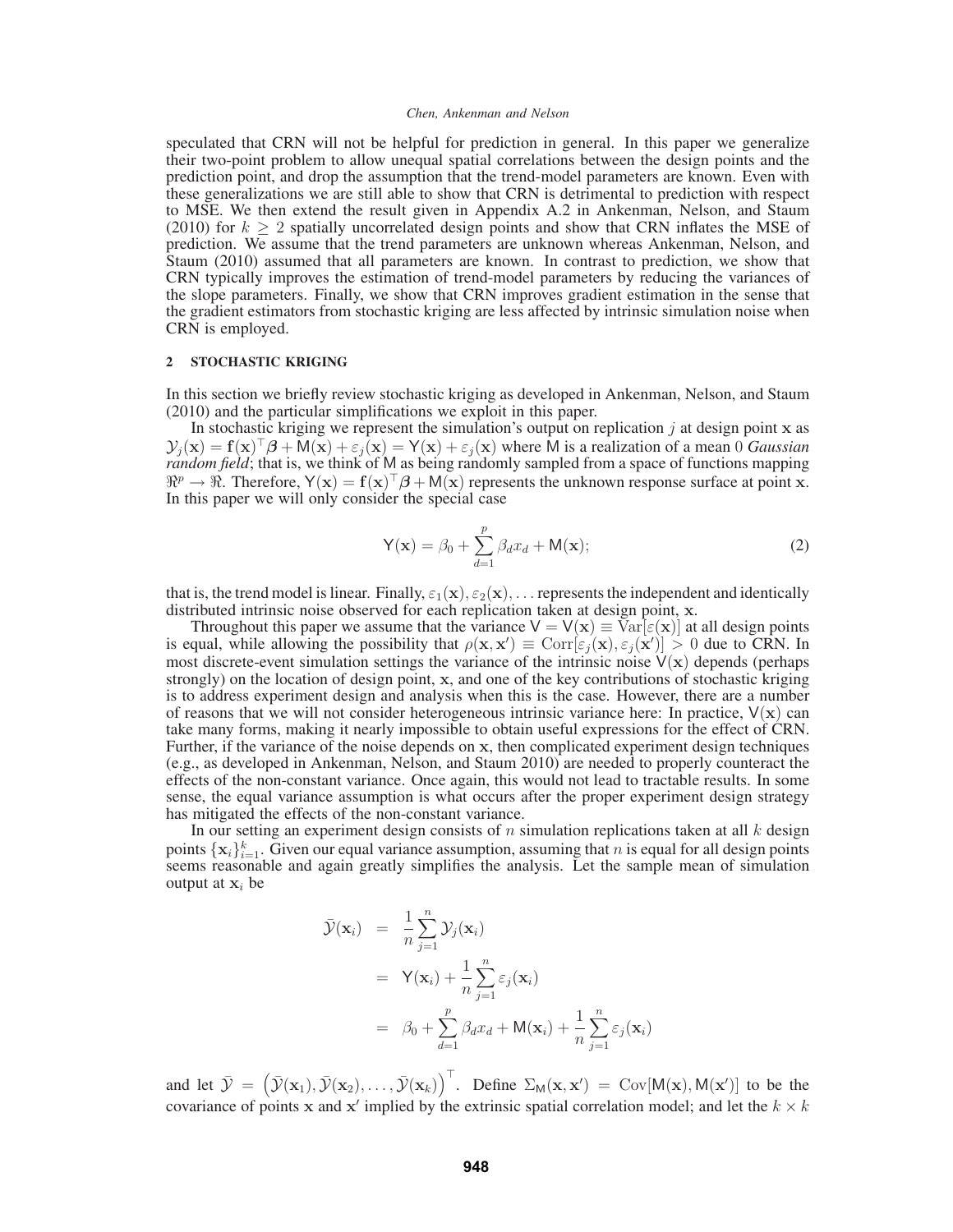matrix  $\Sigma_M$  be the extrinsic spatial variance-covariance matrix of the k design points  $\{x_i\}_{i=1}^k$ . Finally, let  $x_0$  be the prediction point, and define  $\Sigma_M(x_0, \cdot)$  to be the  $k \times 1$  vector that contains the extrinsic spatial covariances between  $x_0$  and each of the k design points; that is,

$$
\Sigma_M(\mathbf{x}_0,\cdot)=\left(\mathrm{Cov}[M(\mathbf{x}_0),M(\mathbf{x}_1)],\mathrm{Cov}[M(\mathbf{x}_0),M(\mathbf{x}_2)],\ldots,\mathrm{Cov}[M(\mathbf{x}_0),M(\mathbf{x}_k)]\right)^\top.
$$

Since M is stationary,  $\Sigma_M$  and  $\Sigma_M(\mathbf{x}_0, \cdot)$  are of the following form:

$$
\Sigma_{\mathsf{M}} = \tau^2 \begin{pmatrix} 1 & r_{12} & \dots & r_{1k} \\ r_{21} & 1 & \dots & r_{2k} \\ \vdots & \vdots & \ddots & \vdots \\ r_{k1} & r_{k2} & \dots & 1 \end{pmatrix} \quad \text{and} \quad \Sigma_{\mathsf{M}}(\mathbf{x}_0, \cdot) = \tau^2 \begin{pmatrix} r_1 \\ r_2 \\ \vdots \\ r_k \end{pmatrix}
$$

where  $\tau^2 > 0$  is the extrinsic spatial variance.

What distinguishes stochastic kriging from kriging is that we account for the sampling variability inherent in a stochastic simulation. Let  $\Sigma_{\varepsilon}$  be the  $k \times k$  variance-covariance matrix implied by the sample average intrinsic noise with  $(h, i)$  element

$$
\Sigma_{\varepsilon}(\mathbf{x}_h, \mathbf{x}_i) = \text{Cov}\left[\sum_{j=1}^n \varepsilon_j(\mathbf{x}_h)/n, \sum_{j=1}^n \varepsilon_j(\mathbf{x}_i)/n\right]
$$

across all design points  $x_h$  and  $x_i$ . The anticipated effect of CRN is to cause the off-diagonal elements of  $\Sigma_{\epsilon}$  to be positive. To make our results tractable, we let

$$
\Sigma_{\varepsilon} = \frac{V}{n} \begin{pmatrix} 1 & \rho & \dots & \rho \\ \rho & 1 & \dots & \rho \\ \vdots & \vdots & \ddots & \vdots \\ \rho & \rho & \dots & 1 \end{pmatrix}
$$
 (3)

where  $\rho > 0$ , meaning we assume equal variance and correlation, assumptions that are useful in this paper for drawing insight about the impact of CRN, but not necessary for stochastic kriging in general.

The MSE-optimal predictor (metamodel) provided by stochastic kriging takes the form

$$
\widehat{\mathsf{Y}}(x_0) = \mathbf{f}(\mathbf{x}_0)^\top \widehat{\boldsymbol{\beta}} + \boldsymbol{\Sigma}_{\mathsf{M}}(\mathbf{x}_0, \cdot)^\top [\boldsymbol{\Sigma}_{\mathsf{M}} + \boldsymbol{\Sigma}_{\varepsilon}]^{-1} (\bar{\mathcal{Y}} - \mathbf{F}\widehat{\boldsymbol{\beta}})
$$

where the row of F are  $f(x_1)^\top, f(x_2)^\top, \ldots, f(x_k)^\top$ . In our analysis we will suppose that only β needs to be estimated, while  $\Sigma_M$ ,  $\Sigma_{\epsilon}$  and  $\Sigma_M(x_0, \cdot)$  are known. For estimation of all of the parameters see Ankenman, Nelson, and Staum (2010).

# **3 INTERCEPT MODELS**

In kriging metamodeling for deterministic computer experiments, the most common form is the intercept model (no other trend terms) since (it is argued) the random field term M is flexible enough to account for any variation across the response surface. In this section, we will study intercept models and how the use of CRN affects parameter estimation, prediction and gradient estimation. All results are derived in Chen, Ankenman, and Nelson (2010).

# **3.1 A Two-Point Intercept Model**

Consider the two-point intercept model  $\mathcal{Y}_i(x) = \beta_0 + M(x) + \varepsilon_i(x)$  with  $\beta_0$  unknown, design points  $x_1$  and  $x_2$  with equal numbers of replications n, and prediction point  $x_0$ , with  $x_i \in \mathcal{R}, i = 0, 1, 2$ . Therefore,  $Y(x_0) = \beta_0 + M(x_0)$  is the response that we want to predict,  $\beta_0$  is the parameter we want to estimate, and  $dY(x_0)/dx_0$  is the gradient we want to estimate.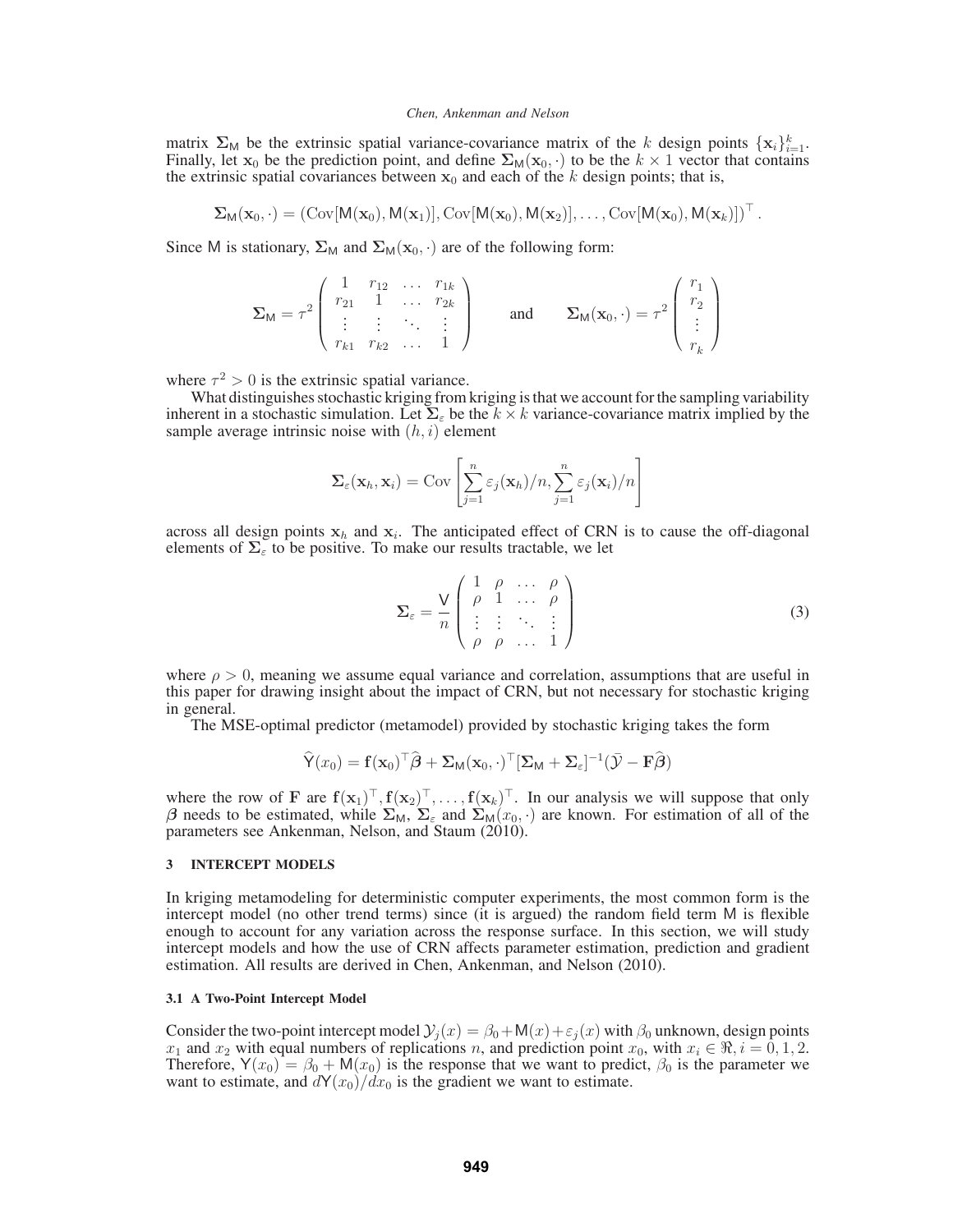The best linear unbiased predictor (BLUP) of  $Y(x_0)$  is

$$
\widehat{\mathsf{Y}}(x_0) = \frac{\overline{\mathcal{Y}}(x_1) + \overline{\mathcal{Y}}(x_2)}{2} + \frac{\tau^2 \left(\frac{\overline{\mathcal{Y}}(x_1) - \overline{\mathcal{Y}}(x_2)}{2}\right)}{\tau^2 (1 - r_{12}) + \frac{\mathsf{V}}{n} (1 - \rho)} (r_1 - r_2) \tag{4}
$$

with MSE

$$
\text{MSE}^* = \tau^2 \left( 1 - (r_1 + r_2) \right) + \frac{1}{2} \left[ \tau^2 (1 + r_{12}) + \frac{V}{n} (1 + \rho) - \frac{\tau^4 (r_1 - r_2)^2}{\tau^2 (1 - r_{12}) + \frac{V}{n} (1 - \rho)} \right]. \tag{5}
$$

We can show that  $dMSE^{\star}/d\rho$  is always positive, hence it follows that CRN increases the MSE<sup>\*</sup> of the best linear unbiased predictor for this two-point intercept model. Notice that for the spatial variancecovariance matrix of  $(Y(x_0), \overline{Y}(x_1), \overline{Y}(x_2))$ <sup>⊤</sup> to be positive definite, the following condition must be satisfied:  $-r_{12}^2 + 2r_1r_2r_{12} + 1 - (r_1^2 + r_2^2) > 0.$ 

The best linear unbiased estimator (BLUE) of  $\beta_0$  corresponding to the BLUP of Y( $x_0$ ) is

$$
\hat{\beta}_0 = \frac{\bar{\mathcal{Y}}(x_1) + \bar{\mathcal{Y}}(x_2)}{2} \tag{6}
$$

and it is easy to see that its variance is increasing in  $\rho$  since it is a sum of positively correlated outputs. Thus, the MSE of prediction and the variance of  $\hat{\beta}_0$  are both inflated by CRN.

To analyze gradient estimation we need to impose some structure on the form of the spatial correlation function, so we assume the popular Gaussian correlation form. Thus, the spatial correlation between the design point  $x_i$  and the prediction point  $x_0$  is  $r_i = e^{-\theta(x_i - x_0)^2}$ ,  $i = 1, 2,$ and the spatial correlation between the two design points themselves is  $r_{12} = e^{-\theta(x_1 - x_2)^2}$ . Let  $\widehat{\nabla}_{\mathbf{S}}$ denote the gradient of the predictor  $\hat{Y}(x_0)$  at  $x_0$  in the stochastic kriging setting. Then

$$
\widehat{\nabla}_{\mathbf{S}}\mathbf{k} = \frac{d\widehat{Y}(x_0)}{dx_0} \n= -2\theta \left[ r_1(x_0 - x_1) + r_2(x_2 - x_0) \right] \frac{\tau^2 \left( \frac{\widetilde{Y}(x_1) - \widetilde{Y}(x_2)}{2} \right)}{\left[ \tau^2 (1 - r_{12}) + \frac{\widetilde{Y}}{n} (1 - \rho) \right]}.
$$
\n(7)

To assess the impact of CRN, we choose as a benchmark the gradient estimator that would be obtained if there were no simulation intrinsic variance; that is, if the response surface could be observed noise free. We are interested in the impact of CRN on the "distance" between the noise and noise-free gradient estimators to measure whether CRN helps mitigate the effect of random noise on gradient estimation.

Let  $\nabla_{\mathbf{sk}}(n)$  be the gradient estimator when n simulation replications are used at each design point, and let  $\widehat{\nabla}_{sk}(\infty)$  be the gradient estimator as  $n \to \infty$ , which can be obtained by simply setting the intrinsic variance  $V = 0$  in Equation (7). It follows that

$$
E\left[\widehat{\nabla}_{s k}(n) - \widehat{\nabla}_{s k}(\infty)\right]^2 = \frac{2\theta^2 (r_1(x_0 - x_1) + r_2(x_2 - x_0))^2}{\left(\frac{1 - r_{12}}{\frac{V}{n}(1 - \rho)} + \frac{1}{\tau^2}\right)(1 - r_{12})}.
$$
\n(8)

From Equation (8), we see that CRN decreases the mean squared difference between these two estimators. In the extreme case as  $\rho \to 1$ , even if n is not large, the gradient estimate from stochastic kriging converges to the "ideal" case because the effect of random noise on gradient estimation is eliminated by employing CRN.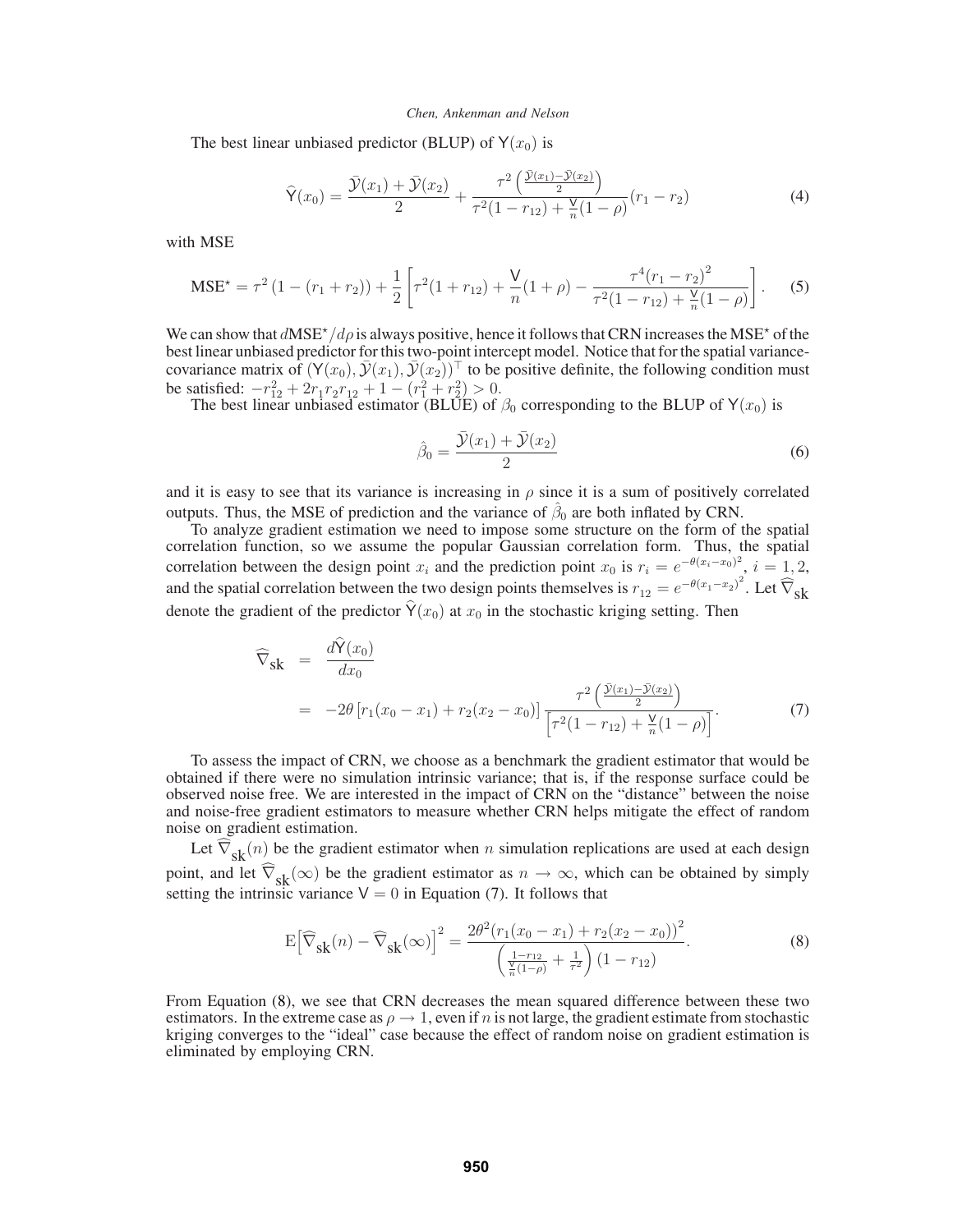## **3.2 A** k**-Point Intercept Model**

In the previous section we were able to show that CRN is detrimental to response surface prediction and parameter estimation, but is beneficial to gradient estimation. In this section we are able to draw the same conclusions in a particular k-point ( $k \ge 2$ ) intercept model,  $\mathcal{Y}_i(\mathbf{x}) = \beta_0 + \mathsf{M}(\mathbf{x}) + \varepsilon_i(\mathbf{x}),$ with  $\beta_0$  unknown. To make the k-point model tractable we let  $\Sigma_M = \tau^2 I_k$  where  $I_k$  denotes the  $k \times k$  identity matrix. This form of  $\Sigma_M$  indicates that the design points are spatially uncorrelated with one another, which might be plausible if the design points are widely separated in the region of interest. The following results can be shown:

The BLUP of  $Y(x_0)$  is

$$
\widehat{\mathsf{Y}}(\mathbf{x}_0) = \frac{1}{k} \sum_{i=1}^k \bar{\mathcal{Y}}(\mathbf{x}_i) + \frac{\tau^2}{\left(\frac{\mathsf{V}}{n}(1-\rho) + \tau^2\right)} \left(\sum_{i=1}^k r_i \bar{\mathcal{Y}}(\mathbf{x}_i) - \frac{1}{k} \left(\sum_{i=1}^k \bar{\mathcal{Y}}(\mathbf{x}_i)\right) \left(\sum_{i=1}^k r_i\right)\right) \tag{9}
$$

with MSE

$$
\text{MSE}^{\star} = \tau^{2} + \frac{\tau^{4}}{\left(\frac{\mathsf{V}}{n}(1-\rho) + \tau^{2}\right)} \left(\frac{1}{k}\left(\sum_{i=1}^{k} r_{i}\right)^{2} - \sum_{i=1}^{k} r_{i}^{2}\right) + \frac{\frac{\mathsf{V}}{n}\left((k-1)\rho + 1\right) + \tau^{2}}{k} - 2\tau^{2}\left(\frac{1}{k}\sum_{i=1}^{k} r_{i}\right).
$$

Notice that for the spatial variance-covariance matrix of  $(Y(\mathbf{x}_0), \bar{Y}(\mathbf{x}_1), \dots, \bar{Y}(\mathbf{x}_k))^T$  to be positive definite, it must be that  $\sum_{i=1}^{k} r_i^2 < 1$ . We show in Chen, et al. (2010) that under this condition  $dMSE^*/d\rho$  is positive for any  $\rho \in [0, 1]$ , hence CRN increases MSE<sup>\*</sup>.

The BLUE of  $\beta_0$  corresponding to the BLUP of Y(x<sub>0</sub>) is

$$
\hat{\beta}_0 = \frac{1}{k} \sum_{i=1}^k \bar{\mathcal{Y}}(\mathbf{x}_i)
$$
\n(10)

and its variance is easily shown to be an increasing function of  $\rho$ .

Similar to the analysis of gradient estimation in Section 3.1, we continue to use the Gaussian correlation function. In addition, because now  $x \in \mathbb{R}^p$ , we make a further simplifying assumption that  $\theta$ , the spatial correlation parameter, is the same across all dimensions; i.e.,  $\theta_j = \theta$ ,  $j =$ 1, 2, ..., p. Let  $\widehat{\nabla}_{sk} = \left( \widehat{\nabla}_{sk_1}, \widehat{\nabla}_{sk_2}, \dots, \widehat{\nabla}_{sk_p} \right)^{\top}$  denote the gradient of  $\widehat{Y}(x_0)$  at  $x_0$  in the stochastic kriging setting; notice that now  $\widehat{\nabla}_{sk}$  is a random vector in  $\Re^p$ . We can show that for  $j = 1, 2, \ldots, p$ , the *j*th component of the gradient is

$$
\widehat{\nabla}_{\mathbf{s}\mathbf{k}_{j}} = \frac{\partial \widehat{\mathsf{Y}}(\mathbf{x}_{0})}{\partial x_{0j}} \n= \frac{-2\theta\tau^{2}}{(\tau^{2} + \frac{\mathsf{V}}{n}(1-\rho))} \cdot \sum_{i=1}^{k} \left( \left( \bar{\mathcal{Y}}(\mathbf{x}_{i}) - \frac{1}{k} \sum_{h=1}^{k} \bar{\mathcal{Y}}(\mathbf{x}_{h}) \right) (x_{0j} - x_{ij}) r_{i} \right)
$$

where the *i*th point  $\mathbf{x}_i = (x_{i1}, x_{i2}, \dots, x_{ip})^\top$  is a vector in  $\Re^p, i = 0, 1, \dots, k$ . Notice that  $r_i = e^{-\theta \sum_{j=1}^{p} (x_{0j}-x_{ij})^2}$  is the spatial correlation between  $x_i$  and  $x_0$ . Recall that we assume that the design points are spatially uncorrelated.

Now for  $p > 2$ , we continue to use  $\nabla_{\mathbf{sk}}(\infty)$  as the benchmark to evaluate the gradient estimation in the stochastic kriging setting. We define the following inner product to measure the "distance" between the two random vectors  $\widehat{\nabla}_{\mathbf{s}\mathbf{k}}(n)$  and  $\widehat{\nabla}_{\mathbf{s}\mathbf{k}}(\infty)$  at prediction point  $\mathbf{x}_0 \in \mathbb{R}^p$  and call it the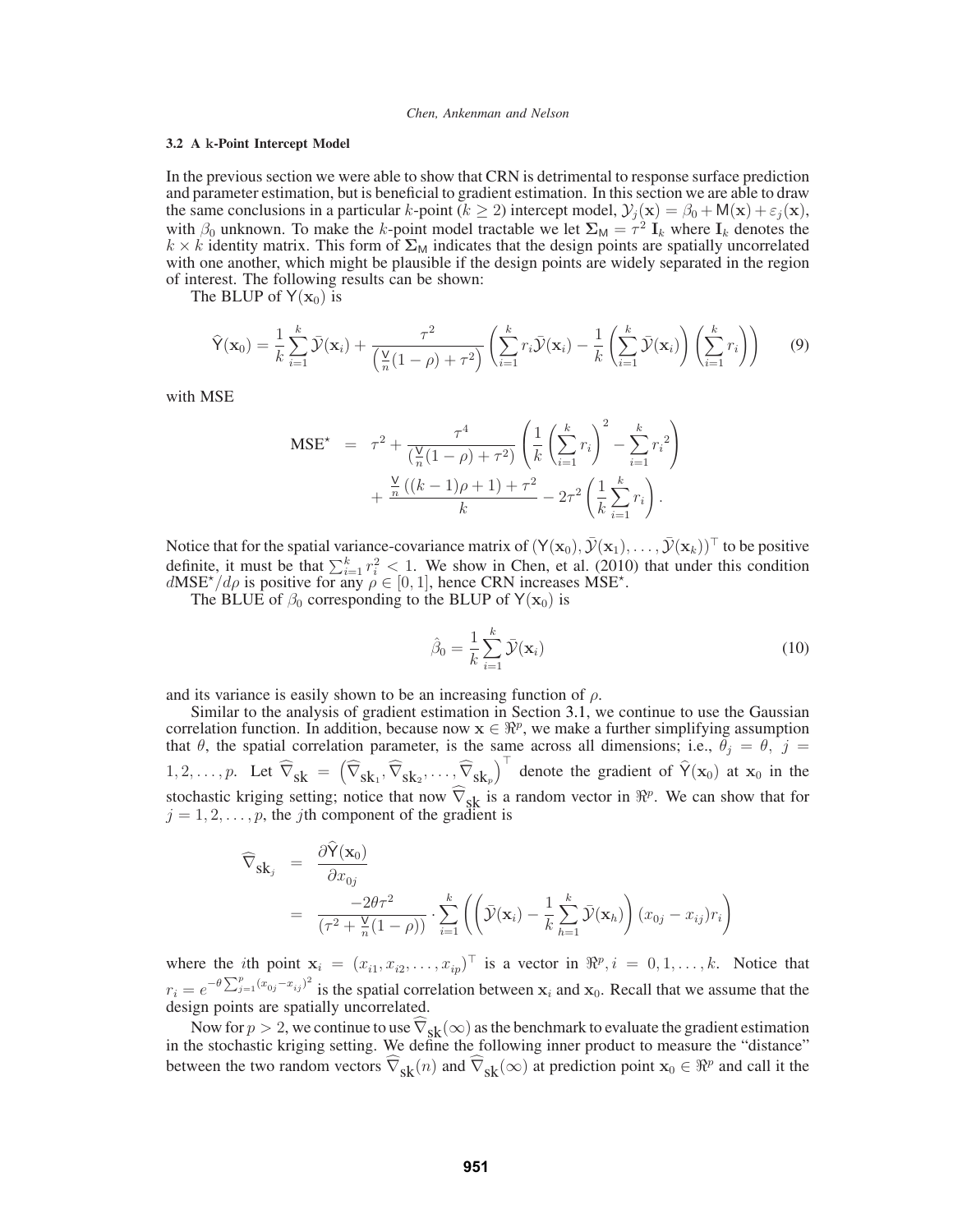mean squared difference between these two gradient estimators. We can show

$$
\begin{split} &\langle \widehat{\nabla}_{\mathbf{S}\mathbf{k}}(n)-\widehat{\nabla}_{\mathbf{S}\mathbf{k}}(\infty), \widehat{\nabla}_{\mathbf{S}\mathbf{k}}(n)-\widehat{\nabla}_{\mathbf{S}\mathbf{k}}(\infty)\rangle = \sum_{j=1}^{p} \mathrm{E}\left[\left(\widehat{\nabla}_{\mathbf{S}\mathbf{k}_{j}}(n)-\widehat{\nabla}_{\mathbf{S}\mathbf{k}_{j}}(\infty)\right)^{2}\right] \\ &=\;\; \frac{4\theta^{2}}{\left(\frac{1}{\frac{\mathsf{V}}{n}\left(1-\rho\right)}+\frac{1}{\tau^{2}}\right)}\sum_{j=1}^{p}\left(\sum_{i=1}^{k}(x_{0j}-x_{ij})^{2}r_{i}^{2}-\frac{1}{k}\left(\sum_{i=1}^{k}(x_{0j}-x_{ij})r_{i}\right)^{2}\right). \end{split}
$$

As in Section 3.1, we arrive at the conclusion that for this k-point intercept model, CRN decreases the mean squared difference between these two gradient estimators.

### **4 TREND MODELS**

Although many practitioners use intercept models for kriging, it remains to be seen what models will be most effective when noise is introduced. Also, in linear regression models, CRN is known to be most helpful for estimating slope parameters and so it seems likely that CRN will perform best under a trend model that, like a regression model, includes slope parameters. For these reasons and for completeness, we next study the effects of CRN on stochastic kriging with a trend model.

## **4.1 A Two-Point Trend Model**

Consider the two-point trend model  $\mathcal{Y}_i(x) = \beta_0 + \beta_1 x + \mathsf{M}(x) + \varepsilon_i(x)$  with  $\beta_0$  and  $\beta_1$  unknown, so that  $Y(x_0) = \beta_0 + \beta_1 x_0 + M(x_0)$  is the unknown response that we want to predict at point  $x_0$ . Without loss of generality, suppose that  $x_1 < x_2$ . Then we can show the following results:

The BLUP of  $Y(x_0)$  is

$$
\widehat{\mathsf{Y}}(x_0) = \frac{\bar{\mathcal{Y}}(x_2)(x_0 - x_1) + \bar{\mathcal{Y}}(x_1)(x_2 - x_0)}{(x_2 - x_1)}\tag{11}
$$

with MSE

$$
\text{MSE}^{\star} = 2\tau^2 + \frac{\mathsf{V}}{n} - \frac{2ab}{(a+b)^2} \left[ \tau^2 (1 - r_{12}) + \frac{\mathsf{V}}{n} (1 - \rho) \right] - \frac{2\tau^2}{(a+b)} (ar_1 + br_2)
$$
(12)

where  $a = x_2 - x_0$ ,  $b = x_0 - x_1$ ,  $a + b = x_2 - x_1$ . Equation (12) implies that for this two-point trend model, when  $x_0 \in (x_1, x_2)$ , CRN increases MSE<sup>\*</sup>; however, if we do extrapolation, i.e.,  $x_0 \notin (x_1, x_2)$ , then CRN will decrease MSE<sup>\*</sup>.

The BLUE of  $\beta = (\beta_0, \beta_1)^\top$  corresponding to the BLUP of Y( $x_0$ ) is

$$
\widehat{\boldsymbol{\beta}} = \frac{1}{(x_2 - x_1)} \begin{pmatrix} x_2 \overline{\mathcal{Y}}(x_1) - x_1 \overline{\mathcal{Y}}(x_2) \\ \overline{\mathcal{Y}}(x_2) - \overline{\mathcal{Y}}(x_1) \end{pmatrix} . \tag{13}
$$

It follows that

$$
\text{Var}(\hat{\beta}_0) = \left(\tau^2 + \frac{\mathsf{V}}{n}\right) + \frac{2x_1x_2}{(x_2 - x_1)^2} \left[\tau^2(1 - r_{12}) + \frac{\mathsf{V}}{n}(1 - \rho)\right] \tag{14}
$$

$$
Var(\hat{\beta}_1) = \frac{2\left[\tau^2(1-r_{12}) + \frac{V}{n}(1-\rho)\right]}{(x_2 - x_1)^2}
$$
(15)

and

$$
Cov(\hat{\beta}_0, \hat{\beta}_1) = \frac{-(x_1 + x_2) \left[ \tau^2 (1 - r_{12}) + \frac{V}{n} (1 - \rho) \right]}{(x_2 - x_1)^2}.
$$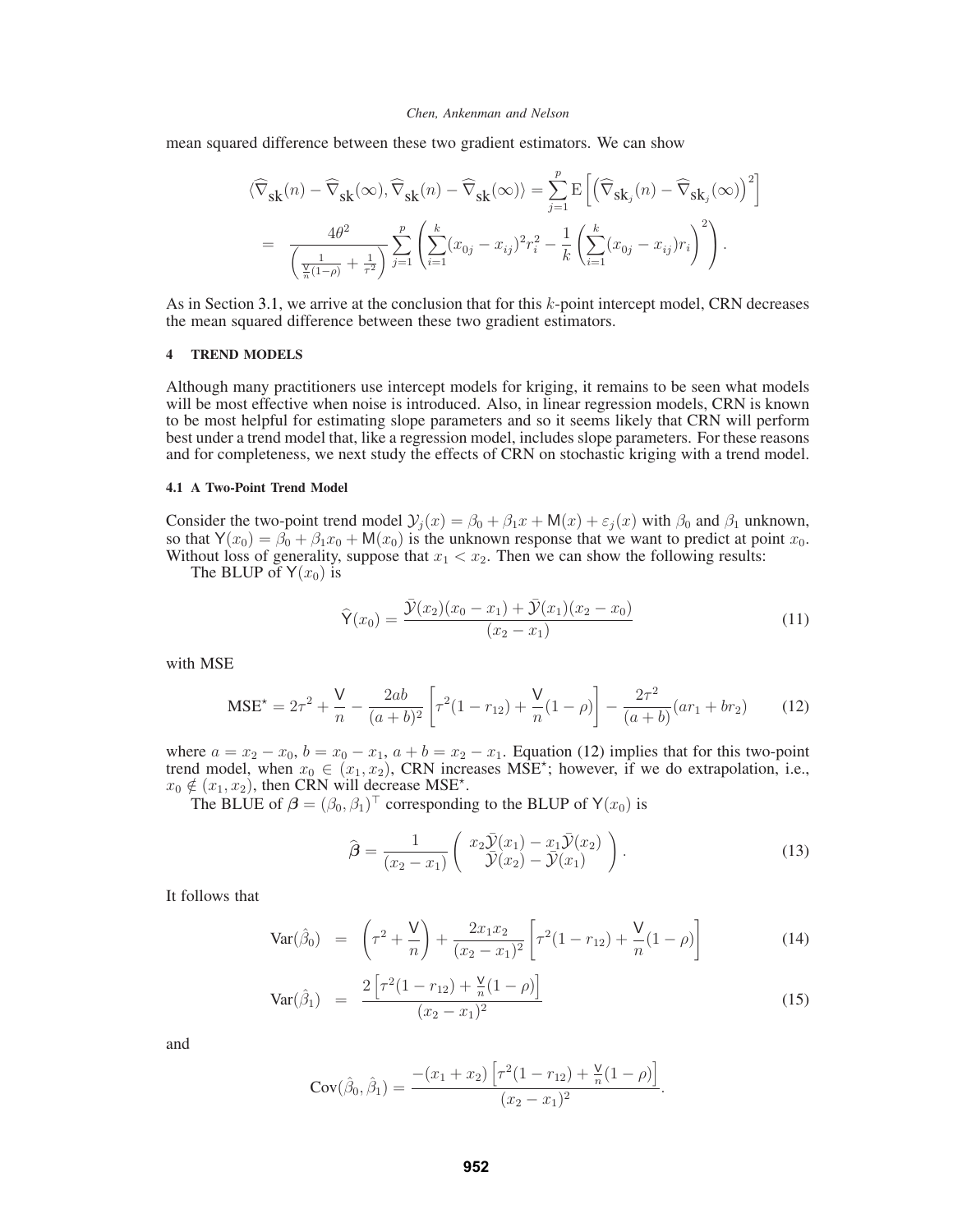From Equation (15), we see that CRN reduces the variance of  $\hat{\beta}_1$ . Also notice that Equation (14) implies that if  $x_1x_2 < 0$ , so that 0 interior to the design space, then CRN inflates the variance of  $\hat{\beta}_0$ , while if  $x_1x_2 > 0$ , so that  $\hat{\beta}_0$  is an extrapolated prediction of the response at  $x = 0$ , then CRN decreases the variance of  $\hat{\beta}_0$ .

Finally, following the analysis in Section 3.1, we can show that the mean squared difference between the gradient estimators obtained when the number of replications  $n$  is finite and when  $n \to \infty$  is

$$
E\left[\widehat{\nabla}_{\mathbf{S}}(n) - \widehat{\nabla}_{\mathbf{S}}(n)\right]^2 = \frac{2V(1-\rho)}{n(x_1 - x_2)^2}.
$$
 (16)

Equation (16) shows that CRN decreases the mean squared difference between these two estimators. It is worth noting that here the extrinsic spatial variance  $\tau^2$  has no influence on this mean squared difference at all.

## **4.2 A** k**-Point Trend Model**

For the two-point trend model we were able to draw conclusions similar to those we found for the intercept model and an additional conclusion related to the estimation of the slope parameters. Specifically, we found that CRN is detrimental to response surface prediction at any point *inside the region of experimentation* since it increases the MSE of prediction, but CRN is beneficial to estimation of the slope parameter by decreasing the variance of its estimator and beneficial to gradient estimation since it decreases the effect of noise. As with the intercept model we can extend the conclusions of the two-point trend model to a  $k$ -point ( $k \geq 2$ ) trend model if additional restrictions are made.

Consider the k-point trend model  $\mathcal{Y}_j(\mathbf{x}) = \beta_0 + \sum_{d=1}^p \beta_d x_d + M(\mathbf{x}) + \varepsilon_j(\mathbf{x})$ , where  $p \ge 2$ ,  $\Sigma_M = \tau^2 I_k$  and  $\Sigma_M(\mathbf{x}_0, \cdot) = \tau^2 (r_0, r_0, \dots, r_0)^\top$ . This scenario might be plausible if the design points are widely separated, say at the extremes of the region of interest, while  $x_0$  is central. Suppose that we have a  $k \times (p+1)$  *orthogonal* design matrix D :

$$
\mathbf{D} = \left( \begin{array}{cccc} 1 & x_{11} & \dots & x_{1p} \\ 1 & x_{21} & \dots & x_{2p} \\ \vdots & \vdots & \ddots & \vdots \\ 1 & x_{k1} & \dots & x_{kp} \end{array} \right)
$$

which means that the column vectors of D are pairwise orthogonal. Such an assumption on D makes the analysis tractable enough to give the following results:

The BLUE of  $\beta = (\beta_0, \beta_1, \cdots, \beta_p)^{\top}$  corresponding to the BLUP of Y( $\mathbf{x}_0$ ) is

$$
\hat{\boldsymbol{\beta}} = (\mathbf{D}^{\top} \Sigma^{-1} \mathbf{D})^{-1} \mathbf{D}^{\top} \Sigma^{-1} \bar{\mathbf{Y}} \tag{17}
$$

where  $\Sigma = \Sigma_M + \Sigma_{\epsilon}$ . More explicitly,

$$
\hat{\beta}_0 = \frac{1}{k} \sum_{i=1}^k \bar{\mathcal{Y}}(\mathbf{x}_i)
$$
\n(18)

and

$$
\hat{\beta}_j = \frac{\sum_{i=1}^k x_{ij} \bar{\mathcal{Y}}(\mathbf{x}_i)}{\sum_{i=1}^k x_{ij}^2}, \quad j = 1, 2, \dots, p. \tag{19}
$$

The resulting BLUP of  $Y(x_0)$  is

$$
\widehat{\mathsf{Y}}(\mathbf{x}_0) = \mathbf{f}(\mathbf{x}_0)^\top \widehat{\boldsymbol{\beta}} \tag{20}
$$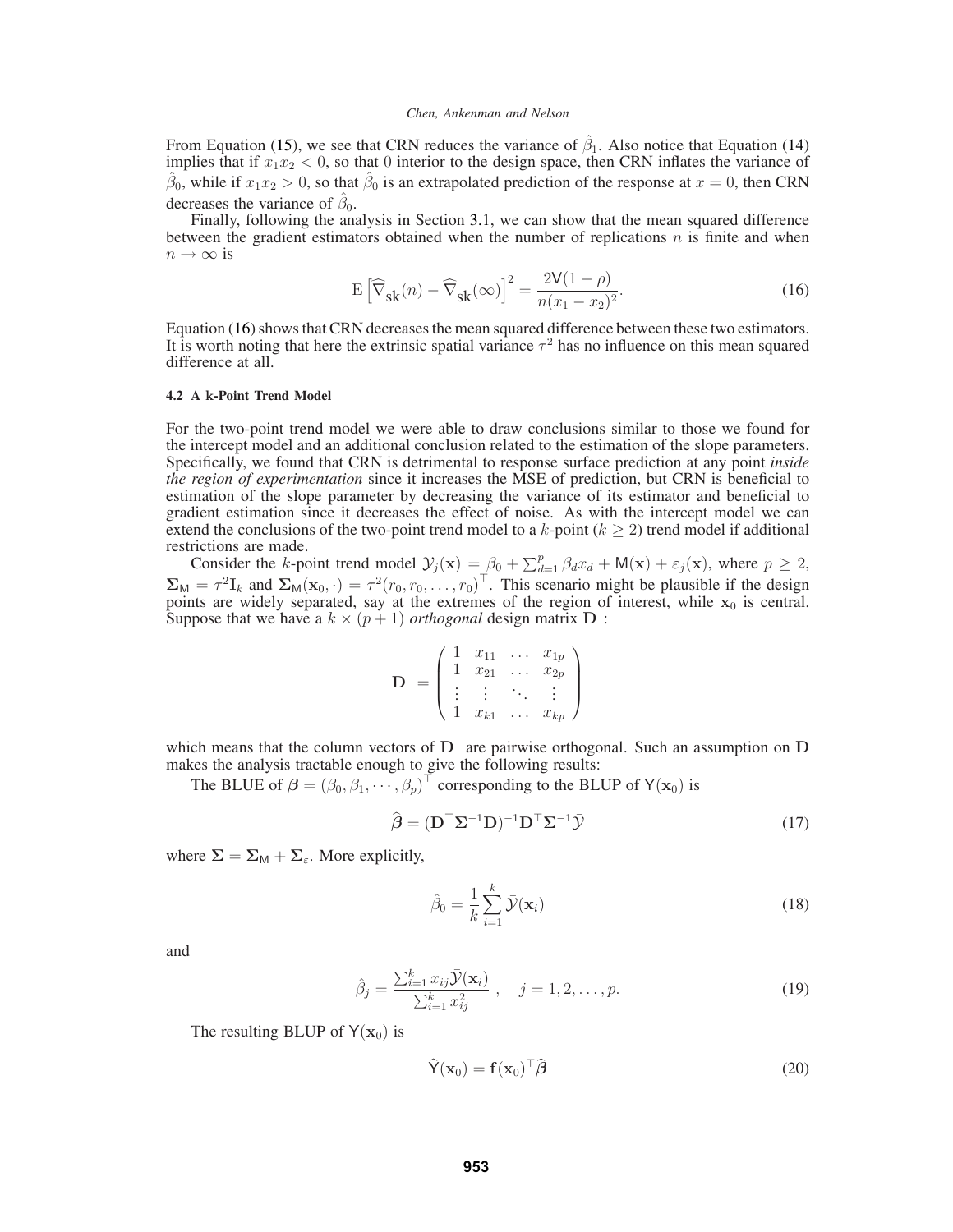where  $f(\mathbf{x}_0) = (1, x_{01}, x_{02}, \dots, x_{0p})^\top$ . The corresponding optimal MSE is

$$
\begin{split} \text{MSE}^{\star} &= \tau^{2} \left( 1 + \frac{1}{k} + \sum_{j=1}^{p} \frac{x_{0j}^{2}}{\sum_{i=1}^{k} x_{ij}^{2}} - 2r_{0} \right) + \frac{1}{k} \frac{\mathsf{V}}{n} \left( 1 + k \sum_{j=1}^{p} \frac{x_{0j}^{2}}{\sum_{i=1}^{k} x_{ij}^{2}} \right) \\ &+ \frac{1}{k} \frac{\mathsf{V}}{n} \rho \left( (k-1) - k \sum_{j=1}^{p} \frac{x_{0j}^{2}}{\sum_{i=1}^{k} x_{ij}^{2}} \right). \end{split}
$$

Notice that if

$$
\frac{k-1}{k} > \sum_{j=1}^{p} \frac{x_{0j}^2}{\sum_{i=1}^{k} x_{ij}^2} \tag{21}
$$

then CRN increases MSE<sup>\*</sup>.

To help interpret this result, consider a  $k = 2<sup>p</sup>$  factorial design where the design points  $x_{ij} \in \{-1, +1\}$ . Then Equation (21) reduces to  $\sum_{j=1}^{p} x_{0j}^2 < k - 1$ . Therefore, CRN will inflate the MSE<sup>★</sup> of  $\hat{Y}(x_0)$  at prediction points inside a sphere of radius  $\sqrt{2p-1}$  centered at the origin (which is also the center of the experiment design). Notice that for  $p > 1$  we have  $\sqrt{2^p - 1} > \sqrt{p}$ , the radius of the sphere that just contains the design points and is the usual prediction region of interest. Also notice that when  $p = 1$  we recover the condition for the two-point trend model, for which we have more general results available in Section 4.1 without the orthogonality assumption.

We next focus on the effect of CRN on  $Cov(\beta)$ . Because of the orthogonality assumption, the expression for  $\text{Cov}(\hat{\boldsymbol{\beta}})$  becomes much simpler. It can be shown that

$$
Cov(\hat{\boldsymbol{\beta}}) = (\mathbf{D}^{\top} \Sigma^{-1} \mathbf{D})^{-1} = \begin{pmatrix} \frac{\frac{V}{n}[1+(k-1)\rho]+\tau^2}{k} & 0 & \dots & 0\\ 0 & \frac{\frac{V}{n}(1-\rho)+\tau^2}{\sum_{i=1}^k x_{i1}^2} & \dots & 0\\ \vdots & \vdots & \ddots & \vdots\\ 0 & 0 & \dots & \frac{\frac{V}{n}(1-\rho)+\tau^2}{\sum_{i=1}^k x_{i\rho}^2} \end{pmatrix}
$$
(22)

hence we arrive at a similar conclusion to the one obtained in Section 4.1: CRN reduces the variances of  $\hat{\beta}_1, \hat{\beta}_2, \dots, \hat{\beta}_p$ . Here the first diagonal term manifests that CRN increases Var( $\hat{\beta}_0$ ), which is consistent with Section 4.1 since 0 is interior to the design space.

Now let

$$
\widehat{\nabla}_{sk}=(\widehat{\nabla}_{sk_1},\widehat{\nabla}_{sk_2},\ldots,\widehat{\nabla}_{sk_p})^{\top}
$$

denote the gradient of  $\hat{Y}(x_0)$  at  $x_0$  in the stochastic kriging setting. We can show that for  $j =$  $1, 2, \ldots, p$ , the *j*th component of the gradient is

$$
\widehat{\nabla}_{\mathbf{s}\mathbf{k}_{j}} = \frac{\partial \widehat{\mathbf{Y}}(\mathbf{x}_{0})}{\partial x_{0j}} \n= \frac{d \Sigma_{\mathbf{M}}(\mathbf{x}_{0}, \cdot)}{dx_{0j}} \Sigma^{-1} (\bar{\mathbf{Y}} - \mathbf{D}\widehat{\boldsymbol{\beta}}) + \widehat{\beta}_{j} \n= \widehat{\beta}_{j}.
$$

Following the analysis in Section 3.2, we define the following inner product to measure the "distance" between the two random vectors  $\widehat{\nabla}_{sk}(n)$  and  $\widehat{\nabla}_{sk}(\infty)$  at prediction point  $x_0$ :

$$
\langle \widehat{\nabla}_{\mathbf{s}\mathbf{k}}(n) - \widehat{\nabla}_{\mathbf{s}\mathbf{k}}(\infty), \widehat{\nabla}_{\mathbf{s}\mathbf{k}}(n) - \widehat{\nabla}_{\mathbf{s}\mathbf{k}}(\infty) \rangle = \sum_{j=1}^{p} \mathbf{E} \left[ \left( \widehat{\nabla}_{\mathbf{s}\mathbf{k}_{j}}(n) - \widehat{\nabla}_{\mathbf{s}\mathbf{k}_{j}}(\infty) \right)^{2} \right]
$$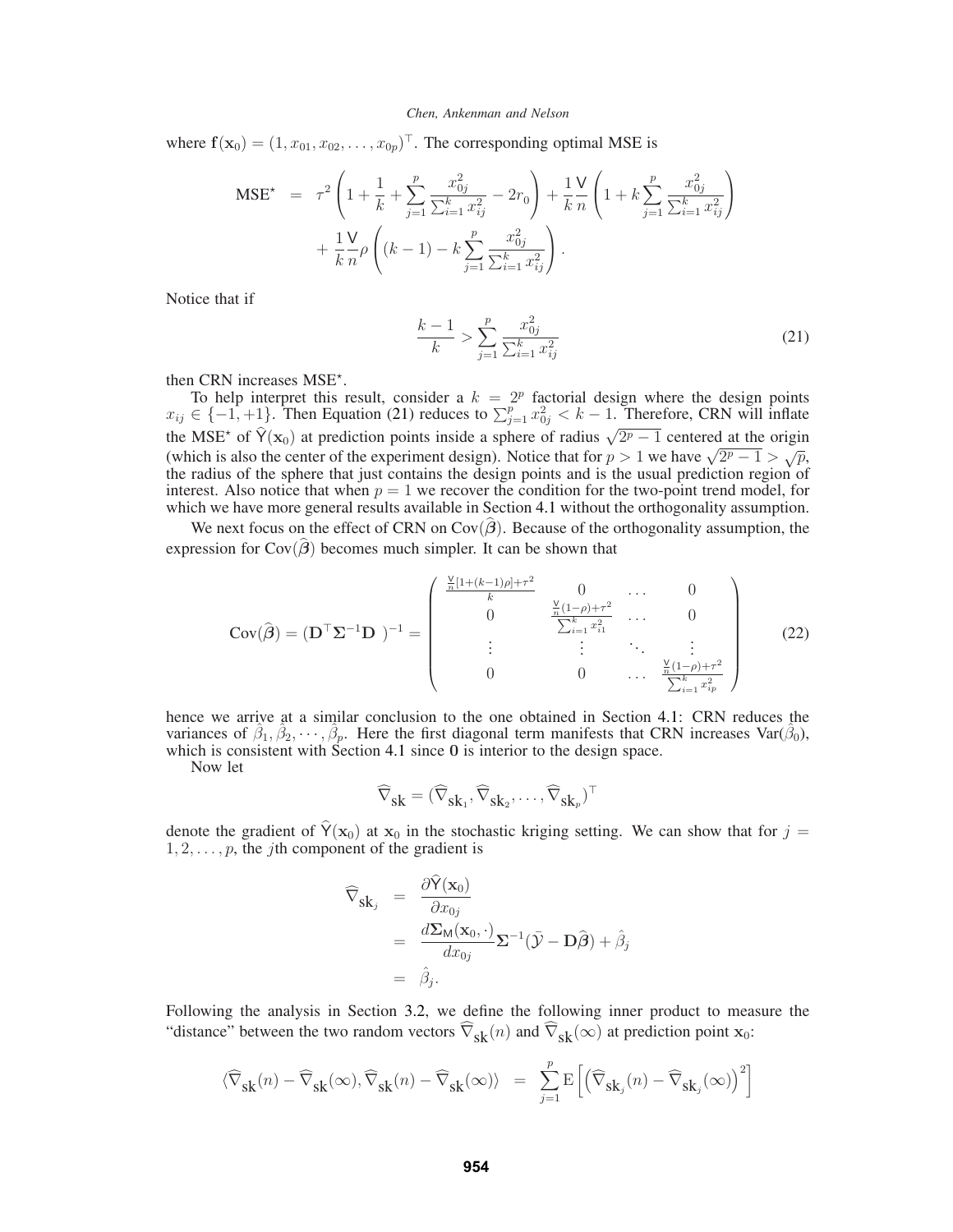$$
= \frac{V}{n}(1-\rho)\sum_{j=1}^{p}\left(\sum_{i=1}^{k}x_{ij}^{2}\right)^{-1}.
$$
 (23)

Equation (23) shows that CRN decreases the mean squared difference between these two gradient estimators. Similar to the result in Section 4.1, we see that only the intrinsic noise affects this mean squared difference, whereas the extrinsic spatial variance has no influence on it at all.

## **5 CONCLUSIONS**

CRN is one of the most widely used variance reduction techniques; in fact, with most simulation software one would have to carefully program the simulation to avoid using it. Therefore, it is important to understand its effect on a metamodeling technique, such as stochastic kriging.

The models analyzed in this paper provide compelling evidence that CRN leads to less precise predictions, better gradient estimation, and better estimation of the "slope" terms in any trend model.

Throughout this paper we have assumed that the parameters of the random field M—specifically  $\tau^2$  and  $\theta$ —were known, as well as the intrinsic variance V. In Chen et al. (2010) we assess empirically the impact of CRN when these parameters are estimated as well, which it turns out does not change the general conclusions above.

### **ACKNOWLEDGMENT**

This article is based upon work supported by the National Science Foundation under Grant No. CMMI-0900354.

## **REFERENCES**

- Ankenman, B. E., B. L. Nelson and J. Staum. 2008. Stochastic kriging for simulation metamodeling. *2008 Winter Simulation Conference Proceedings*, 362–370.
- Ankenman, B. E., B. L. Nelson and J. Staum. 2010. Stochastic kriging for simulation metamodeling. *Operations Research*, in press.
- Chen, X., B. E. Ankenman and B. L. Nelson. 2010. The effects of common random numbers on stochastic kriging. Working Paper, Department of Industrial Engineering & Management Sciences, Northwestern University.
- Donohue, J. M., R. C. Houck and R. H. Myers. 1992. Simulation designs for quadratic response surface models in the presence of model misspecification. *Management Science* 38:1765-1791.
- Donohue, J. M., E. C. Houck and R. H. Myers. 1995. Simulation designs for the estimation of quadratic response surface gradients in the presence of model misspecification. *Management Science* 41:244-262.
- Hussey, J. R., R. H. Myers, and E. C. Houck. 1987a. Pseudorandom number assignment in quadratic response surface designs. *IIE Transactions* 19:395-403.
- Hussey, J. R., R. H. Myers, E. C. Houck. 1987b. Correlated simulation experiments in first-order response surface design. *Operations Research* 35: 744-758.
- Kleijnen, J. P. C. 1988. Analyzing simulation experiments with common random numbers. *Management Science* 34:65-74.
- Kleijnen, J. P. C. 1992. Regression metamodels for simulation with common random numbers: Comparison of validation tests and confidence intervals. *Management Science* 38:1164-1185.
- Nozari, A., S. F. Arnold and C. D. Pegden. 1987. Statistical analysis for use with the Schruben and Margolin correlation induction strategy. *Operations Research* 35:127-139.
- Santner, T. J., B. J. Williams and W. I. Notz. 2003. *The Design and Analysis of Computer Experiments*. Springer, NY.
- Schruben, L. W., and B. H. Margolin. 1978. Pseudorandom number assignment in statistically designed simulation and distribution sampling experiments. *Journal of the American Statistical Association* 73:504-525.
- Tew, J. D., and J. R. Wilson. 1992. Validation of simulation analysis methods for the Schruben-Margolin correlation-induction strategy. *Operations Research* 40:87-103.
- Tew, J. D., and J. R. Wilson. 1994. Estimating simulation metamodels using combined correlationbased variance reduction techniques. *IIE Transactions* 26:2-16.